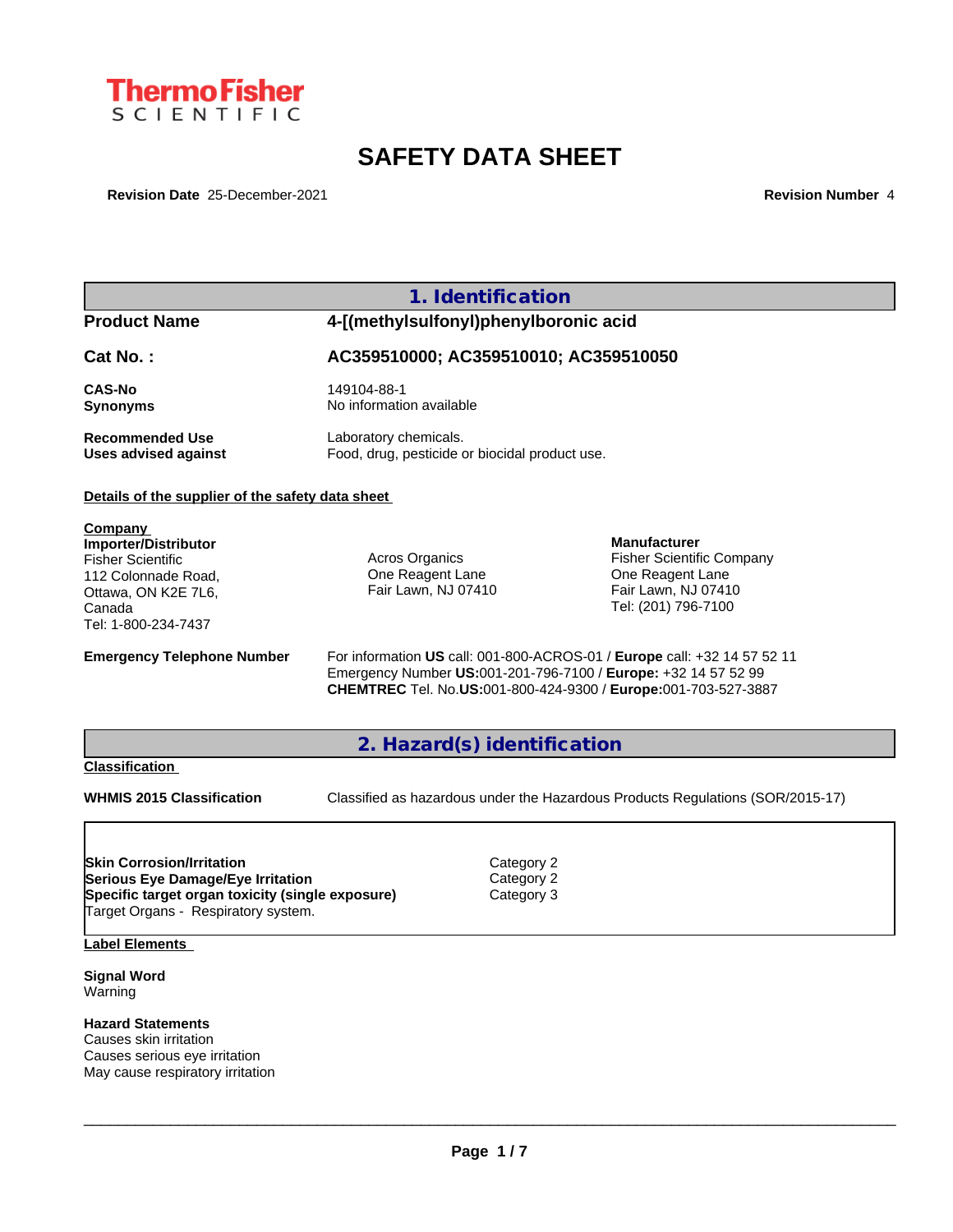

#### **Precautionary Statements Prevention**

Avoid breathing dust/fume/gas/mist/vapors/spray Wash face, hands and any exposed skin thoroughly after handling Use only outdoors or in a well-ventilated area Wear protective gloves/protective clothing/eye protection/face protection **Response** IF ON SKIN: Wash with plenty of soap and water IF INHALED: Remove person to fresh air and keep comfortable for breathing IF IN EYES: Rinse cautiously with water for several minutes. Remove contact lenses, if present and easy to do. Continue rinsing Call a POISON CENTER/ doctor if you feel unwell Take off contaminated clothing **Storage** Store in a well-ventilated place. Keep container tightly closed Store locked up **Disposal**

 $\_$  ,  $\_$  ,  $\_$  ,  $\_$  ,  $\_$  ,  $\_$  ,  $\_$  ,  $\_$  ,  $\_$  ,  $\_$  ,  $\_$  ,  $\_$  ,  $\_$  ,  $\_$  ,  $\_$  ,  $\_$  ,  $\_$  ,  $\_$  ,  $\_$  ,  $\_$  ,  $\_$  ,  $\_$  ,  $\_$  ,  $\_$  ,  $\_$  ,  $\_$  ,  $\_$  ,  $\_$  ,  $\_$  ,  $\_$  ,  $\_$  ,  $\_$  ,  $\_$  ,  $\_$  ,  $\_$  ,  $\_$  ,  $\_$  ,

Dispose of contents/container to an approved waste disposal plant

### **3. Composition/Information on Ingredients**

| <b>Component</b>                                                                                                   | <b>CAS-No</b><br>Weight %                                                                                                                                             |                                                                                                                                                                                |  |  |  |  |  |  |
|--------------------------------------------------------------------------------------------------------------------|-----------------------------------------------------------------------------------------------------------------------------------------------------------------------|--------------------------------------------------------------------------------------------------------------------------------------------------------------------------------|--|--|--|--|--|--|
|                                                                                                                    | 4-(Methylsulfonyl)phenylboronic acid<br>149104-88-1<br>>98                                                                                                            |                                                                                                                                                                                |  |  |  |  |  |  |
|                                                                                                                    |                                                                                                                                                                       | 4. First-aid measures                                                                                                                                                          |  |  |  |  |  |  |
| <b>Eye Contact</b>                                                                                                 |                                                                                                                                                                       | Rinse immediately with plenty of water, also under the eyelids, for at least 15 minutes.                                                                                       |  |  |  |  |  |  |
| <b>Skin Contact</b>                                                                                                |                                                                                                                                                                       | Wash off immediately with soap and plenty of water while removing all contaminated<br>clothes and shoes. Get medical attention.                                                |  |  |  |  |  |  |
| <b>Inhalation</b>                                                                                                  | Remove from exposure, lie down. Remove to fresh air. If breathing is difficult, give oxygen.<br>If not breathing, give artificial respiration. Get medical attention. |                                                                                                                                                                                |  |  |  |  |  |  |
| Ingestion                                                                                                          | afterwards.                                                                                                                                                           | Do NOT induce vomiting. Never give anything by mouth to an unconscious person. Drink<br>plenty of water. Clean mouth with water. Get medical attention. If possible drink milk |  |  |  |  |  |  |
| Most important symptoms/effects<br>No information available.<br><b>Notes to Physician</b><br>Treat symptomatically |                                                                                                                                                                       |                                                                                                                                                                                |  |  |  |  |  |  |
|                                                                                                                    |                                                                                                                                                                       | 5. Fire-fighting measures                                                                                                                                                      |  |  |  |  |  |  |
| <b>Suitable Extinguiching Media</b>                                                                                |                                                                                                                                                                       | Water spray, Carbon diovide $(CO_2)$ , Dry chemical, Chemical foam                                                                                                             |  |  |  |  |  |  |

| <b>Suitable Extinguishing Media</b> | Water spray. Carbon dioxide (CO <sub>2</sub> ). Dry chemical. Chemical foam. |
|-------------------------------------|------------------------------------------------------------------------------|
| Unsuitable Extinguishing Media      | No information available                                                     |
| <b>Flash Point</b><br>Method -      | No information available<br>No information available                         |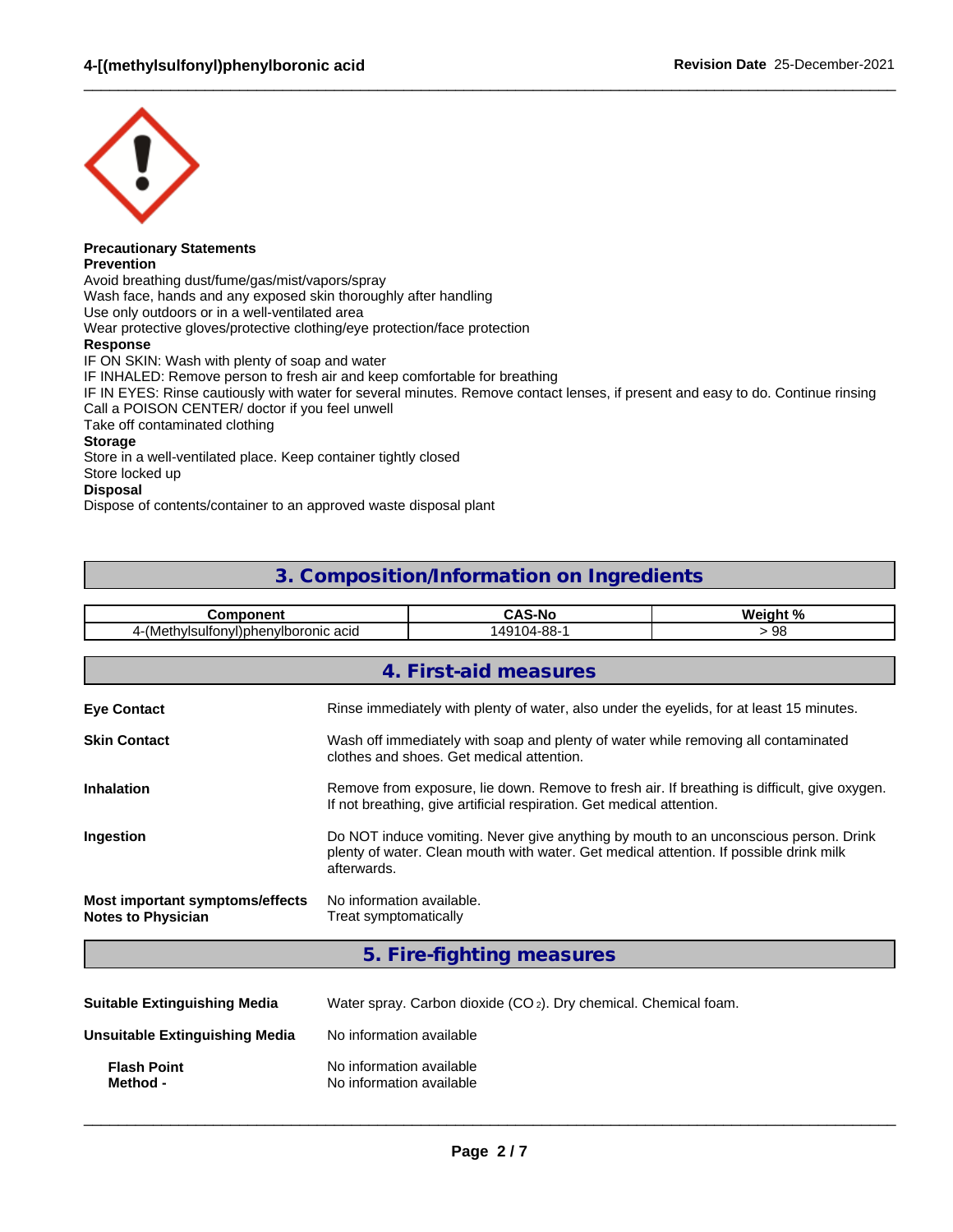| <b>Autoignition Temperature</b><br><b>Explosion Limits</b>       | No information available |
|------------------------------------------------------------------|--------------------------|
| <b>Upper</b>                                                     | No data available        |
| Lower                                                            | No data available        |
| <b>Sensitivity to Mechanical Impact No information available</b> |                          |
| Sensitivity to Static Discharge No information available         |                          |

#### **Specific Hazards Arising from the Chemical**

Keep product and empty container away from heat and sources of ignition.

#### **Hazardous Combustion Products**

Carbon monoxide (CO). Carbon dioxide (CO<sub>2</sub>). Sulfur oxides. Oxides of boron.

#### **Protective Equipment and Precautions for Firefighters**

As in any fire, wear self-contained breathing apparatus pressure-demand, MSHA/NIOSH (approved or equivalent) and full protective gear.

 $\_$  ,  $\_$  ,  $\_$  ,  $\_$  ,  $\_$  ,  $\_$  ,  $\_$  ,  $\_$  ,  $\_$  ,  $\_$  ,  $\_$  ,  $\_$  ,  $\_$  ,  $\_$  ,  $\_$  ,  $\_$  ,  $\_$  ,  $\_$  ,  $\_$  ,  $\_$  ,  $\_$  ,  $\_$  ,  $\_$  ,  $\_$  ,  $\_$  ,  $\_$  ,  $\_$  ,  $\_$  ,  $\_$  ,  $\_$  ,  $\_$  ,  $\_$  ,  $\_$  ,  $\_$  ,  $\_$  ,  $\_$  ,  $\_$  ,

#### **NFPA**

| ______<br><b>Health</b>                                         | <b>Flammability</b>                                   | <b>Instability</b>                                                          | <b>Physical hazards</b><br>N/A |
|-----------------------------------------------------------------|-------------------------------------------------------|-----------------------------------------------------------------------------|--------------------------------|
|                                                                 | 6. Accidental release measures                        |                                                                             |                                |
| <b>Personal Precautions</b><br><b>Environmental Precautions</b> | See Section 12 for additional Ecological Information. | Ensure adequate ventilation. Use personal protective equipment as required. |                                |

**Methods for Containment and Clean** Sweep up and shovel into suitable containers for disposal. **Up**

|                 | 7. Handling and storage                                                                                                |
|-----------------|------------------------------------------------------------------------------------------------------------------------|
| <b>Handling</b> | Avoid contact with skin and eyes. Do not breathe dust.                                                                 |
| Storage.        | Keep in a dry place. Keep container tightly closed. Keep refrigerated. Incompatible<br>Materials. Acids. Strong bases. |
|                 | 8. Exposure controls / personal protection                                                                             |

**Exposure Guidelines** This product does not contain any hazardous materials with occupational exposure limitsestablished by the region specific regulatory bodies.

#### **Engineering Measures**

Ensure adequate ventilation, especially in confined areas. Ensure that eyewash stations and safety showers are close to the workstation location.

Wherever possible, engineering control measures such as the isolation or enclosure of the process, the introduction of process or equipment changes to minimise release or contact, and the use of properly designed ventilation systems, should be adopted to control hazardous materials at source

#### **Personal protective equipment**

| <b>Eye Protection</b><br><b>Hand Protection</b>                                              | Goggles<br>Protective gloves                                     |                             |                                                 |
|----------------------------------------------------------------------------------------------|------------------------------------------------------------------|-----------------------------|-------------------------------------------------|
| Glove material<br>Natural rubber<br>Butyl rubber<br>Nitrile rubber<br>Neoprene<br><b>PVC</b> | <b>Breakthrough time</b><br>See manufacturers<br>recommendations | <b>Glove thickness</b><br>- | <b>Glove comments</b><br>Splash protection only |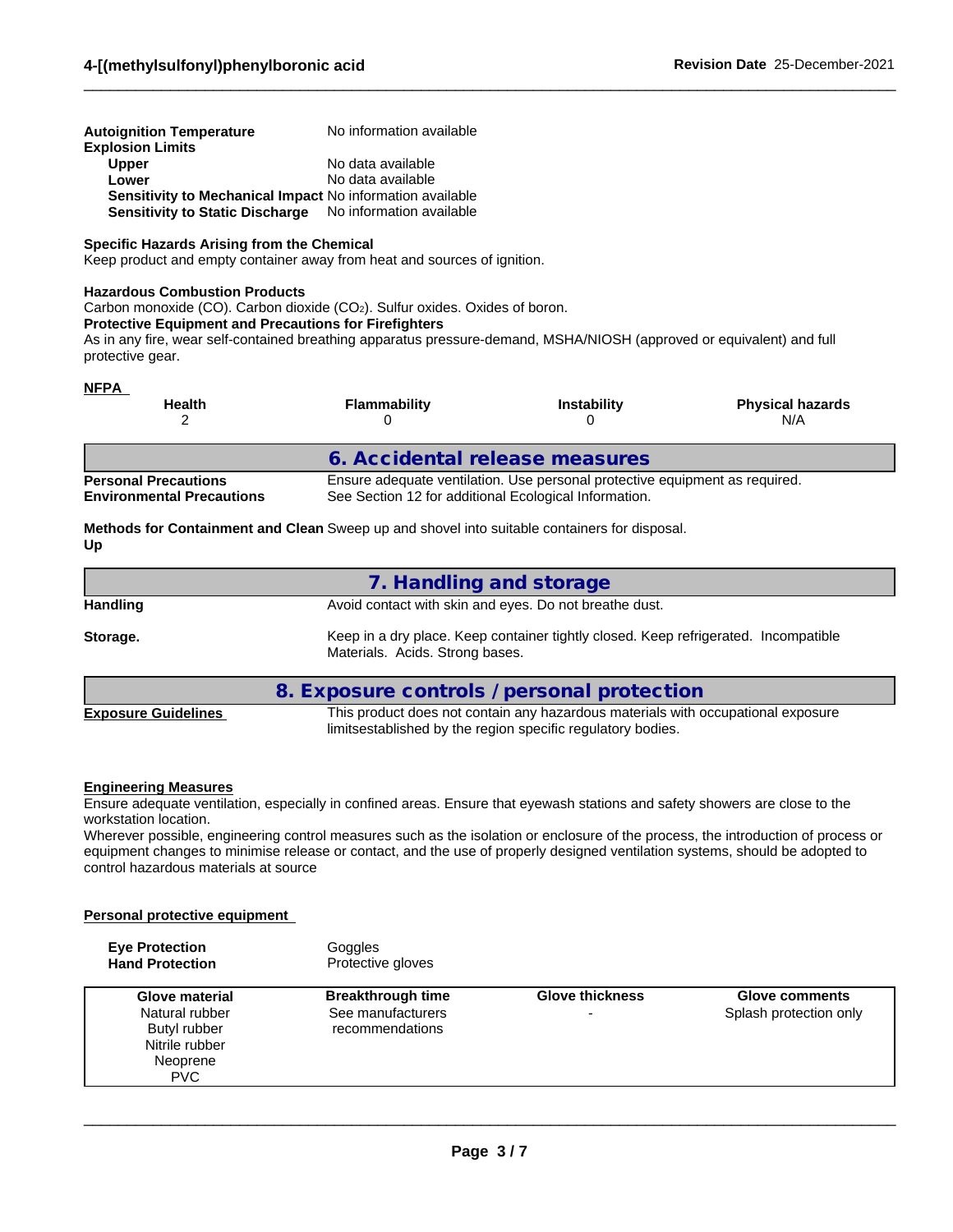Inspect gloves before use. observe the instructions regarding permeability and breakthrough time which are provided by the supplier of the gloves. (Refer to manufacturer/supplier for information) gloves are suitable for the task: Chemical compatability, Dexterity, Operational conditions, User susceptibility, e.g. sensitisation effects, also take into consideration the specific local conditions under which the product is used, such as the danger of cuts, abrasion. gloves with care avoiding skin contamination.

 $\_$  ,  $\_$  ,  $\_$  ,  $\_$  ,  $\_$  ,  $\_$  ,  $\_$  ,  $\_$  ,  $\_$  ,  $\_$  ,  $\_$  ,  $\_$  ,  $\_$  ,  $\_$  ,  $\_$  ,  $\_$  ,  $\_$  ,  $\_$  ,  $\_$  ,  $\_$  ,  $\_$  ,  $\_$  ,  $\_$  ,  $\_$  ,  $\_$  ,  $\_$  ,  $\_$  ,  $\_$  ,  $\_$  ,  $\_$  ,  $\_$  ,  $\_$  ,  $\_$  ,  $\_$  ,  $\_$  ,  $\_$  ,  $\_$  ,

#### **Respiratory Protection**

No protective equipment is needed under normal use conditions.

#### **Environmental exposure controls**

No information available.

#### **Hygiene Measures**

Handle in accordance with good industrial hygiene and safety practice. Keep away from food, drink and animal feeding stuffs. Do not eat, drink or smoke when using this product. Remove and wash contaminated clothing and gloves, including the inside, before re-use. Wash hands before breaks and after work.

|                                         | 9. Physical and chemical properties |
|-----------------------------------------|-------------------------------------|
| <b>Physical State</b>                   | Solid                               |
| Appearance                              | No information available            |
| Odor                                    | No information available            |
| <b>Odor Threshold</b>                   | No information available            |
| рH                                      | No information available            |
| <b>Melting Point/Range</b>              | 200 °C / 392 °F                     |
| <b>Boiling Point/Range</b>              | No information available            |
| <b>Flash Point</b>                      | No information available            |
| <b>Evaporation Rate</b>                 | Not applicable                      |
| Flammability (solid,gas)                | No information available            |
| <b>Flammability or explosive limits</b> |                                     |
| <b>Upper</b>                            | No data available                   |
| Lower                                   | No data available                   |
| <b>Vapor Pressure</b>                   | No information available            |
| <b>Vapor Density</b>                    | Not applicable                      |
| <b>Specific Gravity</b>                 | No information available            |
| <b>Solubility</b>                       | No information available            |
| Partition coefficient; n-octanol/water  | No data available                   |
| <b>Autoignition Temperature</b>         | No information available            |
| <b>Decomposition Temperature</b>        | No information available            |
| <b>Viscosity</b>                        | Not applicable                      |
| <b>Molecular Formula</b>                | C7H9BO4S                            |
| <b>Molecular Weight</b>                 | 200.01                              |
|                                         |                                     |

### **10. Stability and reactivity**

| <b>Reactive Hazard</b>          | None known, based on information available                                                                  |
|---------------------------------|-------------------------------------------------------------------------------------------------------------|
| <b>Stability</b>                | Stable under normal conditions.                                                                             |
| <b>Conditions to Avoid</b>      | Exposure to light. Incompatible products.                                                                   |
| <b>Incompatible Materials</b>   | Acids, Strong bases                                                                                         |
|                                 | Hazardous Decomposition Products Carbon monoxide (CO), Carbon dioxide (CO2), Sulfur oxides, Oxides of boron |
| <b>Hazardous Polymerization</b> | No information available.                                                                                   |
| <b>Hazardous Reactions</b>      | None under normal processing.                                                                               |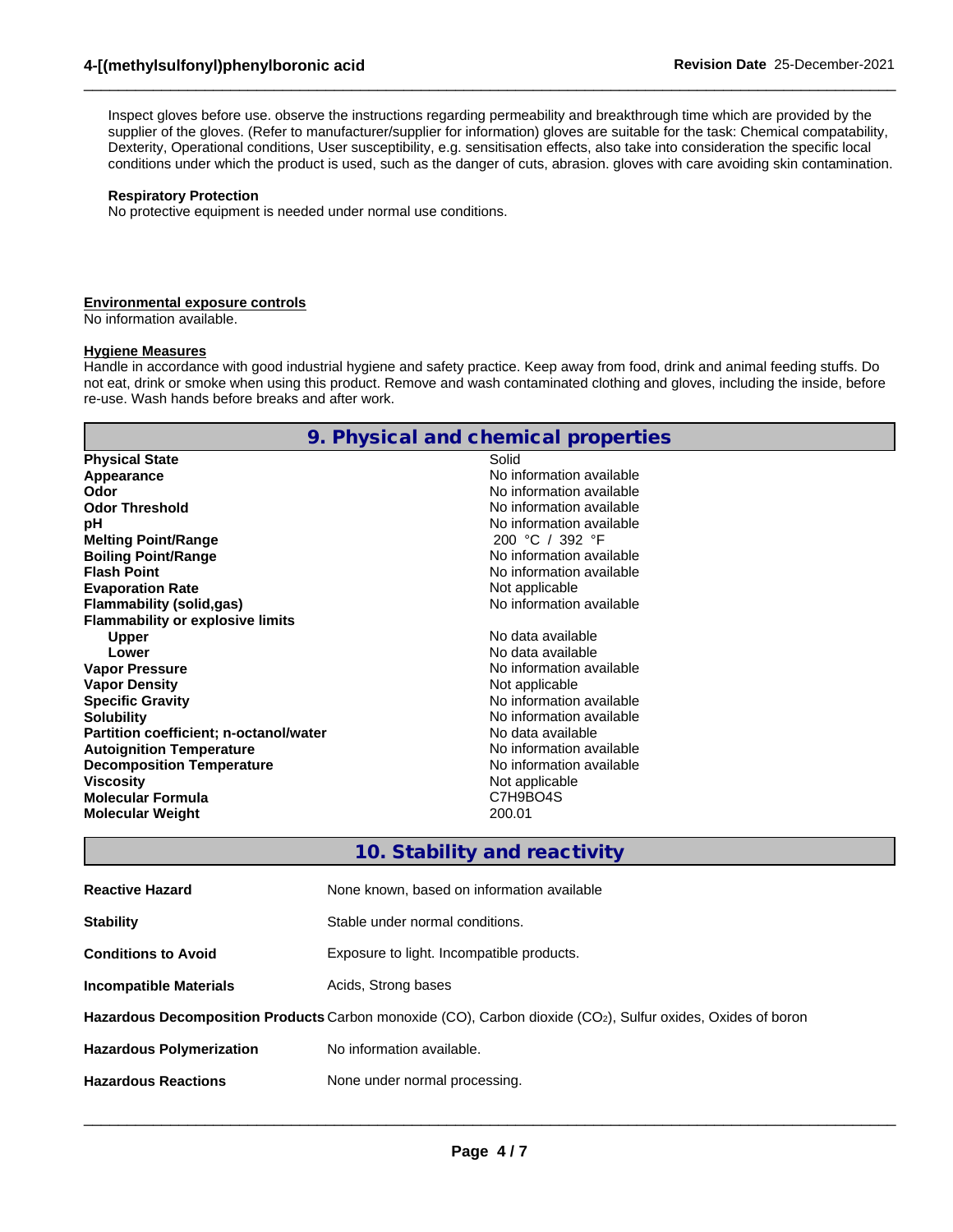|                                                                                            |                                                                                                                                                                                                                                                                       | 11. Toxicological information                               |              |             |            |  |  |  |  |  |  |
|--------------------------------------------------------------------------------------------|-----------------------------------------------------------------------------------------------------------------------------------------------------------------------------------------------------------------------------------------------------------------------|-------------------------------------------------------------|--------------|-------------|------------|--|--|--|--|--|--|
| <b>Acute Toxicity</b>                                                                      |                                                                                                                                                                                                                                                                       |                                                             |              |             |            |  |  |  |  |  |  |
| <b>Product Information</b>                                                                 |                                                                                                                                                                                                                                                                       | No acute toxicity information is available for this product |              |             |            |  |  |  |  |  |  |
| <b>Component Information</b><br><b>Toxicologically Synergistic</b><br><b>Products</b>      |                                                                                                                                                                                                                                                                       | No information available                                    |              |             |            |  |  |  |  |  |  |
| Delayed and immediate effects as well as chronic effects from short and long-term exposure |                                                                                                                                                                                                                                                                       |                                                             |              |             |            |  |  |  |  |  |  |
| <b>Irritation</b>                                                                          |                                                                                                                                                                                                                                                                       | No information available                                    |              |             |            |  |  |  |  |  |  |
| <b>Sensitization</b>                                                                       | No information available                                                                                                                                                                                                                                              |                                                             |              |             |            |  |  |  |  |  |  |
| <b>Carcinogenicity</b>                                                                     | The table below indicates whether each agency has listed any ingredient as a carcinogen.                                                                                                                                                                              |                                                             |              |             |            |  |  |  |  |  |  |
| <b>CAS-No</b><br>Component                                                                 | <b>IARC</b>                                                                                                                                                                                                                                                           | <b>NTP</b>                                                  | <b>ACGIH</b> | <b>OSHA</b> | Mexico     |  |  |  |  |  |  |
| 4-(Methylsulfonyl)phen<br>149104-88-1<br>ylboronic acid                                    | Not listed                                                                                                                                                                                                                                                            | Not listed                                                  | Not listed   | Not listed  | Not listed |  |  |  |  |  |  |
| <b>Mutagenic Effects</b>                                                                   | No information available                                                                                                                                                                                                                                              |                                                             |              |             |            |  |  |  |  |  |  |
| <b>Reproductive Effects</b>                                                                | No information available.                                                                                                                                                                                                                                             |                                                             |              |             |            |  |  |  |  |  |  |
| <b>Developmental Effects</b>                                                               | No information available.                                                                                                                                                                                                                                             |                                                             |              |             |            |  |  |  |  |  |  |
| <b>Teratogenicity</b>                                                                      | No information available.                                                                                                                                                                                                                                             |                                                             |              |             |            |  |  |  |  |  |  |
| <b>STOT - single exposure</b><br><b>STOT - repeated exposure</b>                           | Respiratory system<br>None known                                                                                                                                                                                                                                      |                                                             |              |             |            |  |  |  |  |  |  |
| <b>Aspiration hazard</b>                                                                   | No information available                                                                                                                                                                                                                                              |                                                             |              |             |            |  |  |  |  |  |  |
| Symptoms / effects, both acute and No information available<br>delayed                     |                                                                                                                                                                                                                                                                       |                                                             |              |             |            |  |  |  |  |  |  |
| <b>Endocrine Disruptor Information</b>                                                     | No information available                                                                                                                                                                                                                                              |                                                             |              |             |            |  |  |  |  |  |  |
| <b>Other Adverse Effects</b>                                                               | The toxicological properties have not been fully investigated.                                                                                                                                                                                                        |                                                             |              |             |            |  |  |  |  |  |  |
|                                                                                            |                                                                                                                                                                                                                                                                       | 12. Ecological information                                  |              |             |            |  |  |  |  |  |  |
| <b>Ecotoxicity</b><br>Do not empty into drains.                                            |                                                                                                                                                                                                                                                                       |                                                             |              |             |            |  |  |  |  |  |  |
| <b>Persistence and Degradability</b>                                                       | No information available                                                                                                                                                                                                                                              |                                                             |              |             |            |  |  |  |  |  |  |
| <b>Bioaccumulation/ Accumulation</b>                                                       | No information available.                                                                                                                                                                                                                                             |                                                             |              |             |            |  |  |  |  |  |  |
| <b>Mobility</b>                                                                            | No information available.                                                                                                                                                                                                                                             |                                                             |              |             |            |  |  |  |  |  |  |
|                                                                                            |                                                                                                                                                                                                                                                                       | 13. Disposal considerations                                 |              |             |            |  |  |  |  |  |  |
| <b>Waste Disposal Methods</b>                                                              | Chemical waste generators must determine whether a discarded chemical is classified as a<br>hazardous waste. Chemical waste generators must also consult local, regional, and<br>national hazardous waste regulations to ensure complete and accurate classification. |                                                             |              |             |            |  |  |  |  |  |  |
|                                                                                            |                                                                                                                                                                                                                                                                       | 14. Transport information                                   |              |             |            |  |  |  |  |  |  |
| <u>DOT</u><br><b>TDG</b><br><u>IATA </u>                                                   | Not regulated<br>Not regulated<br>Not regulated                                                                                                                                                                                                                       |                                                             |              |             |            |  |  |  |  |  |  |

 $\_$  ,  $\_$  ,  $\_$  ,  $\_$  ,  $\_$  ,  $\_$  ,  $\_$  ,  $\_$  ,  $\_$  ,  $\_$  ,  $\_$  ,  $\_$  ,  $\_$  ,  $\_$  ,  $\_$  ,  $\_$  ,  $\_$  ,  $\_$  ,  $\_$  ,  $\_$  ,  $\_$  ,  $\_$  ,  $\_$  ,  $\_$  ,  $\_$  ,  $\_$  ,  $\_$  ,  $\_$  ,  $\_$  ,  $\_$  ,  $\_$  ,  $\_$  ,  $\_$  ,  $\_$  ,  $\_$  ,  $\_$  ,  $\_$  ,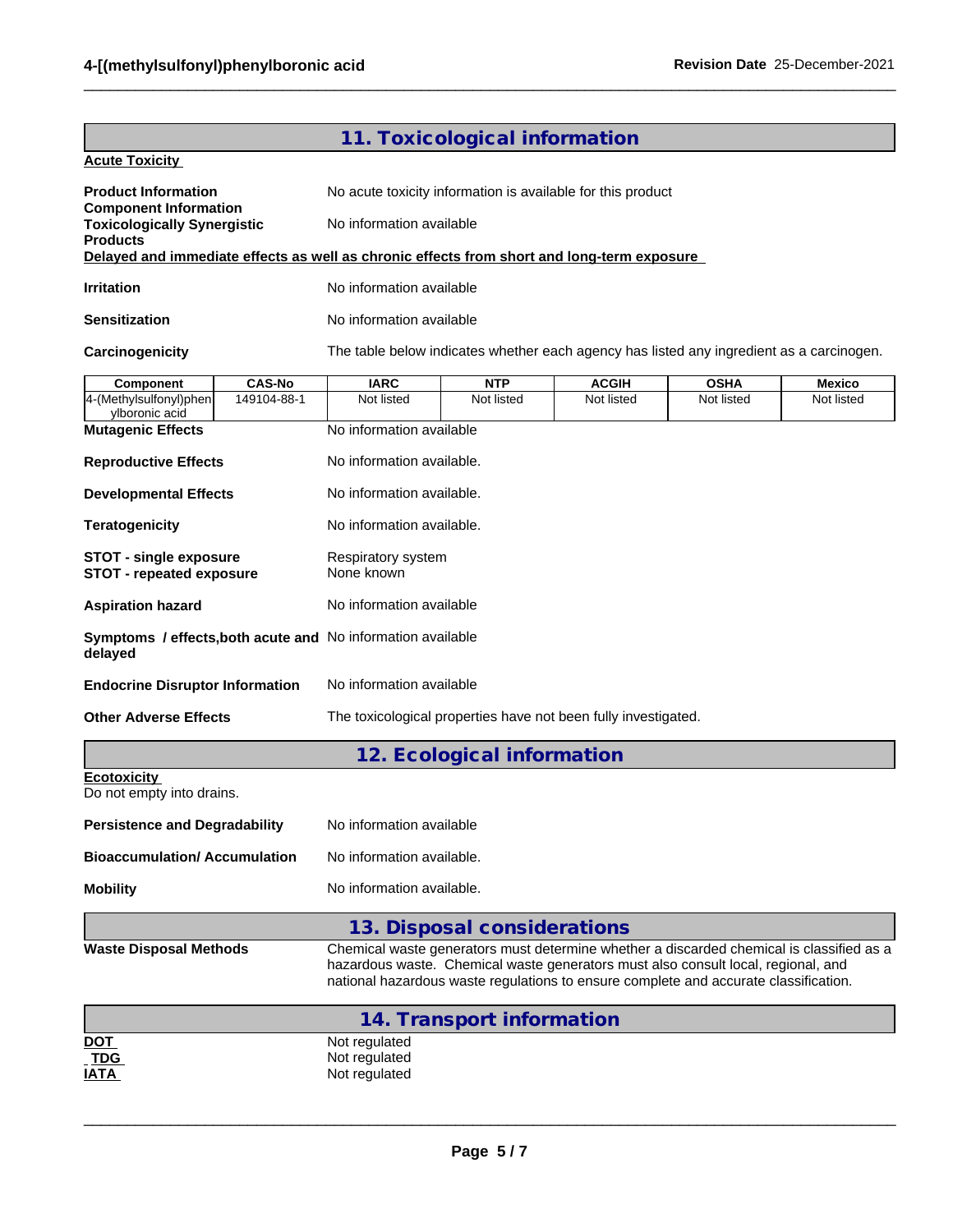**IMDG/IMO** Not regulated

**15. Regulatory information**

 $\_$  ,  $\_$  ,  $\_$  ,  $\_$  ,  $\_$  ,  $\_$  ,  $\_$  ,  $\_$  ,  $\_$  ,  $\_$  ,  $\_$  ,  $\_$  ,  $\_$  ,  $\_$  ,  $\_$  ,  $\_$  ,  $\_$  ,  $\_$  ,  $\_$  ,  $\_$  ,  $\_$  ,  $\_$  ,  $\_$  ,  $\_$  ,  $\_$  ,  $\_$  ,  $\_$  ,  $\_$  ,  $\_$  ,  $\_$  ,  $\_$  ,  $\_$  ,  $\_$  ,  $\_$  ,  $\_$  ,  $\_$  ,  $\_$  ,

#### **International Inventories**

| Component                               | <b>CAS-No</b> | <b>DSL</b> | <b>NDSL</b> | <b>TSCA</b> | <b>TSCA Inventory</b><br>notification -<br><b>Active-Inactive</b> | <b>EINECS</b> | <b>ELINCS</b> | <b>NLP</b> |
|-----------------------------------------|---------------|------------|-------------|-------------|-------------------------------------------------------------------|---------------|---------------|------------|
| 4-(Methylsulfonyl)phenylboronic<br>acid | 149104-88-1   |            |             |             |                                                                   |               |               |            |

| <b>Component</b>                | <b>CAS-No</b> | <b>IECSC</b> | <b>KECL</b> | <b>ENCS</b> | <b>ISHL</b> | TCSI | <b>AICS</b> | <b>NZIoC</b> | <b>PICCS</b> |
|---------------------------------|---------------|--------------|-------------|-------------|-------------|------|-------------|--------------|--------------|
| 4-(Methylsulfonyl)phenylboronic | 149104-88-    |              |             |             |             |      |             |              |              |
| acid                            |               |              |             |             |             |      |             |              |              |

**Legend:**

X - Listed '-' - Not Listed

**KECL** - NIER number or KE number (http://ncis.nier.go.kr/en/main.do)

**DSL/NDSL** - Canadian Domestic Substances List/Non-Domestic Substances List

**TSCA** - United States Toxic Substances Control Act Section 8(b) Inventory

**EINECS/ELINCS** - European Inventory of Existing Commercial Chemical Substances/EU List of Notified Chemical Substances

**IECSC** - Chinese Inventory of Existing Chemical Substances

**KECL** - Korean Existing and Evaluated Chemical Substances

**ENCS** - Japanese Existing and New Chemical Substances

**AICS** - Australian Inventory of Chemical Substances

**PICCS** - Philippines Inventory of Chemicals and Chemical Substances

#### **Canada**

SDS in compliance with provisions of information as set out in Canadian Standard - Part 4, Schedule 1 and 2 of the Hazardous Products Regulations (HPR) and meets the requirements of the HPR (Paragraph 13(1)(a) of the Hazardous Products Act (HPA)).

#### **Other International Regulations**

#### **Authorisation/Restrictions according to EU REACH**

#### **Safety, health and environmental regulations/legislation specific for the substance or mixture**

| Component                                | CAS-No      | <b>OECD HPV</b> | <b>Persistent Organic</b><br><b>Pollutant</b> | <b>Ozone Depletion</b><br><b>Potential</b> | <b>Restriction of</b><br>Hazardous<br><b>Substances (RoHS)</b> |
|------------------------------------------|-------------|-----------------|-----------------------------------------------|--------------------------------------------|----------------------------------------------------------------|
| 4-(Methylsulfonyl)phenylboron<br>ic acid | 149104-88-1 | Not applicable  | Not applicable                                | Not applicable                             | Not applicable                                                 |

| Component                                | <b>CAS-No</b> | Seveso III Directive<br>(2012/18/EC) -<br><b>Qualifying Quantities Qualifying Quantities</b><br>for Maior Accident<br><b>Notification</b> | Seveso III Directive I<br>$(2012/18/EC)$ -<br>for Safety Report<br>Requirements | Rotterdam<br><b>Convention (PIC)</b> | <b>Basel Convention</b><br>(Hazardous Waste) |
|------------------------------------------|---------------|-------------------------------------------------------------------------------------------------------------------------------------------|---------------------------------------------------------------------------------|--------------------------------------|----------------------------------------------|
| 4-(Methylsulfonyl)phenylboron<br>ic acid | 149104-88-1   | Not applicable                                                                                                                            | Not applicable                                                                  | Not applicable                       | Not applicable                               |

| 16. Other information |                                                                                           |  |  |  |
|-----------------------|-------------------------------------------------------------------------------------------|--|--|--|
| <b>Prepared By</b>    | <b>Regulatory Affairs</b><br>Thermo Fisher Scientific<br>Email: EMSDS.RA@thermofisher.com |  |  |  |
| <b>Revision Date</b>  | 25-December-2021                                                                          |  |  |  |